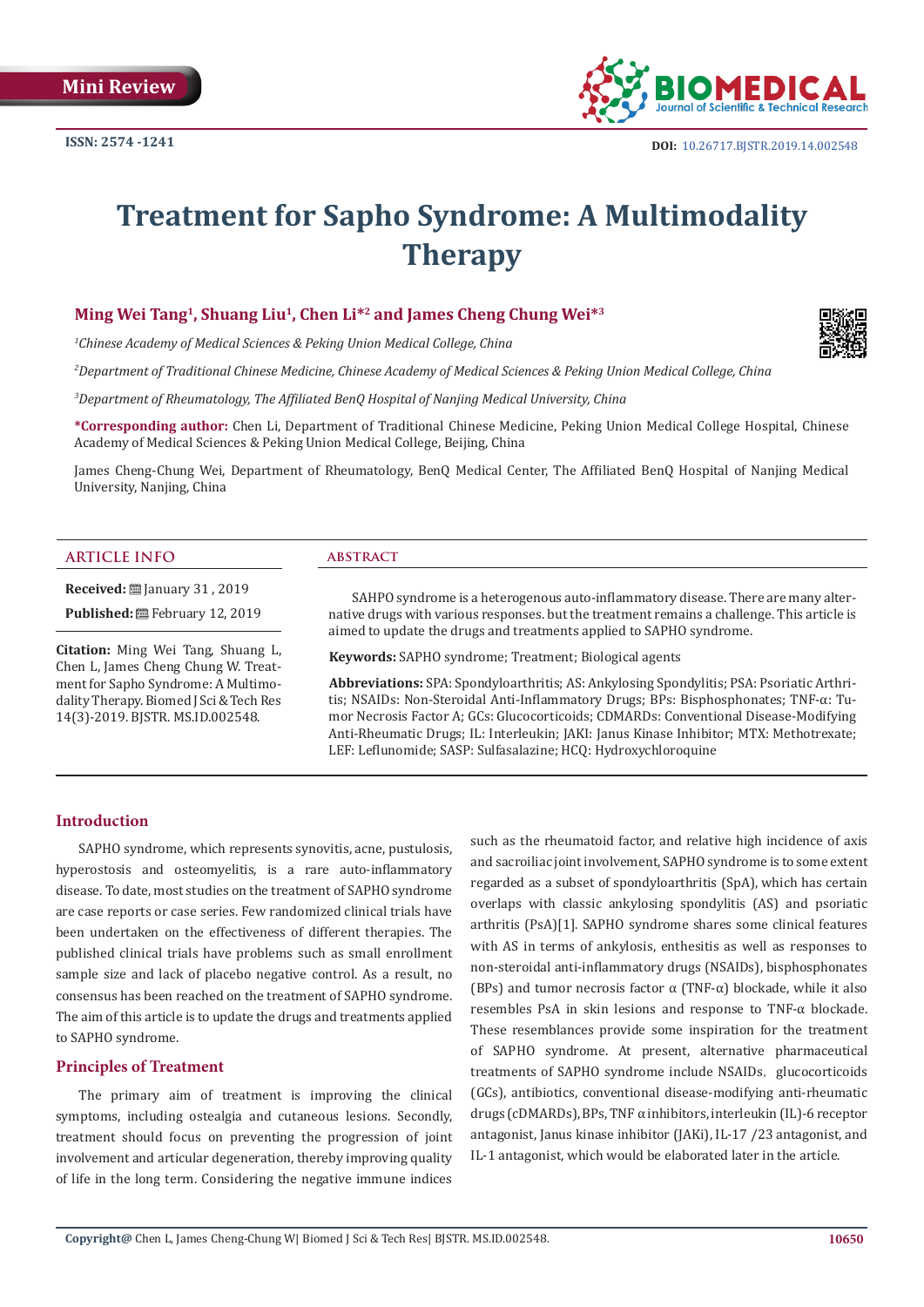### **NSAIDs**

NSAIDs are generally regarded as the first-line medication for pain relief and symptoms controlling in the treatment of SAPHO syndrome. NSAIDs work quickly and remarkably for patients at diagnostic stage of disease. This phenomenon indicates the similarity between SAPHO syndrome and SpA. However, NSAIDs monotherapy has shown limited effect with the process of drug withdrawal [2], or in patients with extensive osteomyelitis [3].

# **GCs**

Systematic or intra-articular GCs work quickly but transiently [4]. Relapse tends to occur when treating cutaneous lesions and appear to be even more serious than before at the process of drug withdrawal [5]. Therefore, GCs are not first recommended. Taking adverse effects into consideration, course of GCs application is preferably on moderate dose in short term.

## **Antibiotics**

Infection of Propionibacterium acnes is thought to be a possible pathogenetic factor, especially for patients with severe acne [6]. Antibiotics, such as clindamycin, azithromycin, and in particular tetracyclines, are reported successful in treating some cases of rash, but show little efficiency in other symptoms. In our cohort, skin involvement of SAPHO syndrome mainly manifests as palmoplantar pustulosis, in which condition antibiotics show curative effect but not as dramatically as in the treatment of acne. Besides, clinicians should be aware of the side effects of minocycline, such as vertigo or hyperpigmentation [7].

# **cDMARDs**

cDMARDs, such as methotrexate (MTX), leflunomide (LEF), sulfasalazine (SASP), and hydroxychloroquine (HCQ), have been widely used in clinical practice. cDMARDs are usually recommended as second-line options and the response to cDMARDs varies in different patients. MTX is the anchor drug for RA, which is an autoimmune disease mainly affecting the synovial tissue of peripheral small joints [8]. Since axis joints are more frequently involved in the SAPHO syndrome due to its auto-inflammatory nature, MTX can't play the role of "anchor drug" in SAPHO syndrome. However, for patients with peripheral joints involvement and relatively low levels of inflammatory biomarkers, administration of MTX could be helpful [9]. LEF is an efficacious and safe therapeutic option for the treatment of both joint and skin symptoms in PsA, which is reported by a multinational randomized clinical trial in 2004 [10]. LEF is reported to successfully improve the cutaneous lesions and swelling sternocostal joints in a patient with SAPHO syndrome [11]. Considering the similarity in clinical features between SAPHO syndrome and PsA, LEF is likely to work well in patients with nail lesions. SASP, HCQ are also treatment options for SAPHO syndrome. However, controversial results have been reported in previous studies [2,12-14].

BPs have consistent activity of inhibiting activity of osteoclast and anti-inflammatio [15]. Use of intravenous BPs (especially pamidronate) has been reported, demonstrating partial or full remission of clinical symptoms, including ostealgia, cutaneous lesions [16,17]. Our center also the significant improvement in ostealgia, palmoplantar pustulosis, and bone marrow edema in vertebrae and sacroiliac joints, which is found by magnetic resonance imaging (MRI). This finding has been accepted and not published.

# **Anti-TNF-α Therapy**

Use of TNFi has been frequently reported, showing effects on osteoarticular and cutaneous involvement. However, about 17% of patients with administration of anti-TNF-α therapy developed new paradoxical skin lesions during treatment, which may present as psoriasiform scaly plaques or pustular lesions. These TNFi-induced psoriasiform lesions were undistinguishable from de novo psoriasis [18]. The dose, period of treatment, and plan of drug withdraw of anti-TNF therapy require further investigation.

# **Il-6 Receptor Antagonist**

Considering the possible risk of inducing new rash, attention was turned to other biological agents. Immunohistochemical staining was performed on two patients' bone tissue. Based on the previous successful treatment of IL-6 inhibitor tocilizumab[19] and high level of IL-6 expression and low level of TNF-α, we tentatively prescribed tocilizumab. However, the effect is unsatisfactory [20]. Our research once again verified that SAPHO syndrome may be analogue of SpA, as two randomized placebo-controlled clinical trials demonstrated that IL-6 inhibitor was not an effective treatment for patients with AS [21].

# **JAK inhibitor**

The efficacy of JAK inhibitor tofacitinib in managing PsA has been assessed in clinical trials [22,23]. Inspired by these findings, our center tentatively treats refractory SAPHO with tofacitinib. Responses in clinical symptoms, inflammatory parameters and magnetic resonance imaging all demonstrated amelioration [24].

# **Other biological Agents**

Biologics targeting the IL-17/IL-23axis is a milestone in treatment of PsA. [25] Since SAPHO syndrome is to some degree a special type of axis PsA, IL-17/23 antagonist is a promising option for SAPHO syndrome. But responses to IL-17/23 antagonist range from dramatic remission [26] to almost no improvement except for skin lesions[27]. IL-1 inhibitor is also used for SAPHO syndrome, showing remarkable improvement in osteoarticular involvement, while its effect on cutaneous lesions are relatively poor. [26] IL-1 plays the pivotal role in the pathogenesis of most auto-inflammatory diseases. [28] There are two reports on the successful treatment of SAPHO syndrome withIL-1 receptor antagonist, anakinra [29,30]. Patients in the two reports all received anti IL-1 agents after failing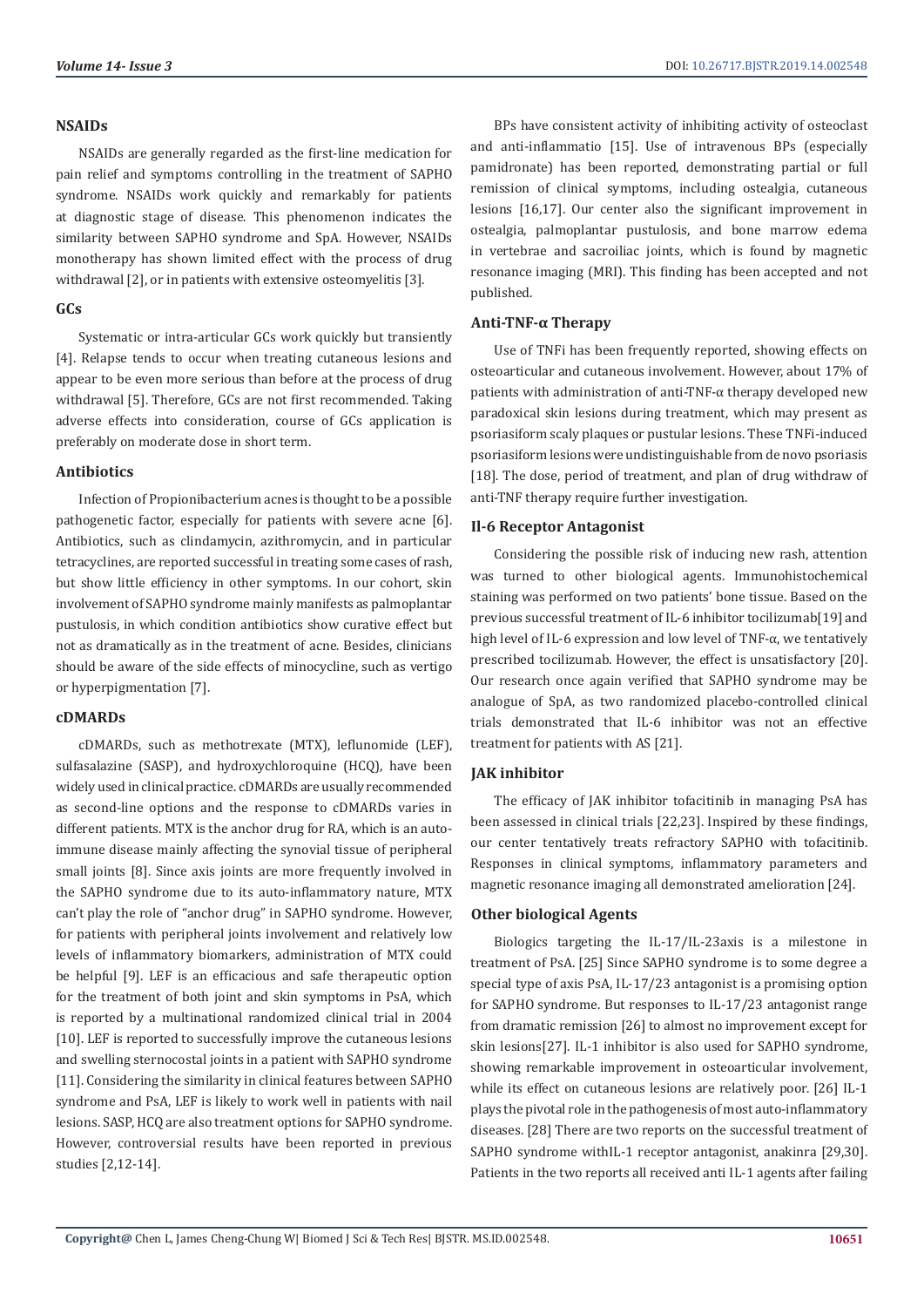to response to TNF-inhibitors. However, follow-up results of these patients in the long term are still unavailable.

#### **Conclusion**

There are many alternative drugs for clinicians to treat SAPHO syndrome. NSAIDs are the first-line drugs. GCs, antibiotics, cDMARDs and BPs presents variable efficacy for different symptoms. Biological agents, including TNFi, JAKi, IL-17/23i and IL-1i, bring new choices and hope to the treatment for this disease. SAPHO syndrome is a heterogeneous disease with various clinical features. It remains a challenge for clinicians to choose the appropriate treatment based on individual differences.

#### **Funding**

This work was supported by the CAMS Initiative for Innovative Medicine [grant number 2017-I2M-3-001], the Capital Medical Research and Development Fund [grant number 2016-4-40112], and the National Key Research and Development Program of China [grant number 2016YFC0901500].

#### **References**

- 1. [Rohekar G, RD Inman \(2006\) Conundrums in nosology: synovitis, acne,](https://www.ncbi.nlm.nih.gov/pubmed/16874770)  [pustulosis, hyperostosis, and osteitis syndrome and spondylarthritis.](https://www.ncbi.nlm.nih.gov/pubmed/16874770)  [Arthritis Rheum 55\(4\): 665-669.](https://www.ncbi.nlm.nih.gov/pubmed/16874770)
- 2. Hayem G (1999) SAPHO syndrome: a long-term follow-up study of 120 cases. Semin Arthritis Rheum 29(3): 159-171.
- 3. Hofmann (2017) Chronic Recurrent Multifocal Osteomyelitis (CRMO): Presentation, Pathogenesis, and Treatment. Curr Osteoporos Rep 15(6): 542-554.
- 4. Jung J (2012) Intra-articular glucocorticosteroid injection into sternocostoclavicular joints in patients with SAPHO syndrome. Semin Arthritis Rheum 42(3): 266-270.
- 5. Firinu D (2016) SAPHO Syndrome: Current Developments and Approaches to Clinical Treatment. Curr Rheumatol Rep18(6): 35.
- 6. Berthelot JM, S Corvec, G Hayem (2018) SAPHO, autophagy, IL-1, FoxO1, and Propionibacterium (Cutibacterium) acnes. Joint Bone Spine 85(2): 171-176.
- 7. Roberts G, HA Capell (2006) The frequency and distribution of minocycline induced hyperpigmentation in a rheumatoid arthritis population. J Rheumatol 33(7): 1254-1257.
- 8. Smolen JS (2017) EULAR recommendations for the management of rheumatoid arthritis with synthetic and biological disease-modifying antirheumatic drugs: 2016 update. Ann Rheum Dis 76(6): 960-977.
- 9. Vekic DA (2018) SAPHO syndrome associated with hidradenitis suppurativa and pyoderma gangrenosum successfully treated with adalimumab and methotrexate: a case report and review of the literature. Int J Dermatol 57(1): 10-18.
- 10. Kaltwasser JP (2004) Efficacy and safety of leflunomide in the treatment of psoriatic arthritis and psoriasis: a multinational, double-blind, randomized, placebo-controlled clinical trial. Arthritis Rheum 50(6): 1939-1950.
- 11. Zhao Z (2011) Synovitis, acne, pustulosis, hyperostosis and osteitis (SAPHO) syndrome with review of the relevant published work. J Dermatol 38(2): 155-159.
- 12. Adamo S (2018) Successful treatment of SAPHO syndrome with apremilast. Br J Dermatol 179(4): 959-962.
- 13. Rukavina I (2015) SAPHO syndrome: a review. J Child Orthop 9(1): 19- 27.
- 14. Colina M (2009) Clinical and radiologic evolution of synovitis, acne, pustulosis, hyperostosis, and osteitis syndrome: a single center study of a cohort of 71 subjects. Arthritis Rheum 61(6): 813-821.
- 15. Amital H (2004) SAPHO syndrome treated with pamidronate: an openlabel study of 10 patients. Rheumatology (Oxford) 43(5): 658-661.
- 16. Aljuhani F (2015) The SAPHO syndrome: a single-center study of 41 adult patients. J Rheumatol 42(2): 329-334.
- 17. Zwaenepoel T, K Vlam (2016). SAPHO: Treatment options including bisphosphonates. Semin Arthritis Rheum 46(2): 168-173.
- 18. Li C (2019) Paradoxical skin lesions induced by anti-TNF-alpha agents in SAPHO syndrome. Clin Rheumatol 38(1): 53-61.
- 19. Sato H (2017) Adult-onset Chronic Recurrent Multifocal Osteomyelitis with High Intensity of Muscles Detected by Magnetic Resonance Imaging, Successfully Controlled with Tocilizumab. Intern Med 56(17): 2353-2360.
- 20. Sun XC (2018) Failure of tocilizumab in treating two patients with refractory SAPHO syndrome: a case report. J Int Med Res.
- 21. Sieper J (2014) Assessment of short-term symptomatic efficacy of tocilizumab in ankylosing spondylitis: results of randomised, placebocontrolled trials. Ann Rheum Dis 73(1): 95-100.
- 22. Gladman D (2017) Tofacitinib for Psoriatic Arthritis in Patients with an Inadequate Response to TNF Inhibitors. N Engl J Med 377(16): 1525- 1536.
- 23. Schwartz DM (2017) JAK inhibition as a therapeutic strategy for immune and inflammatory diseases. Nat Rev Drug Discov 16(12): 843-862.
- 24. Yang Q (2018) Case report: successful treatment of refractory SAPHO syndrome with the JAK inhibitor tofacitinib. Medicine (Baltimore) 97(25): e11149.
- 25. Lubrano E, FM Perrotta (2017) The role of IL-17 in the treatment of psoriatic arthritis. Expert Rev Clin Immunol 13(8): 815-821.
- 26. Daoussis D (2018) Biologics in SAPHO syndrome: A systematic review. Semin Arthritis Rheum.
- 27. Wendling D (2017) IL-23/Th17 targeted therapies in SAPHO syndrome. A case series. Joint Bone Spine 84(6): 733-735.
- 28. Aksentijevich I, MF McDermott (2017) Lessons from characterization and treatment of the autoinflammatory syndromes. Curr Opin Rheumatol 29(2): 187-194.
- 29. Colina M (2010) Dysregulation of P2X7 receptor-inflammasome axis in SAPHO syndrome: successful treatment with anakinra. Rheumatology (Oxford) 49(7): 1416-1418.
- 30. Wendling DC Prati, F Aubin (2012) Anakinra treatment of SAPHO syndrome: short-term results of an open study. Ann Rheum Dis 71(6): 1098-100.